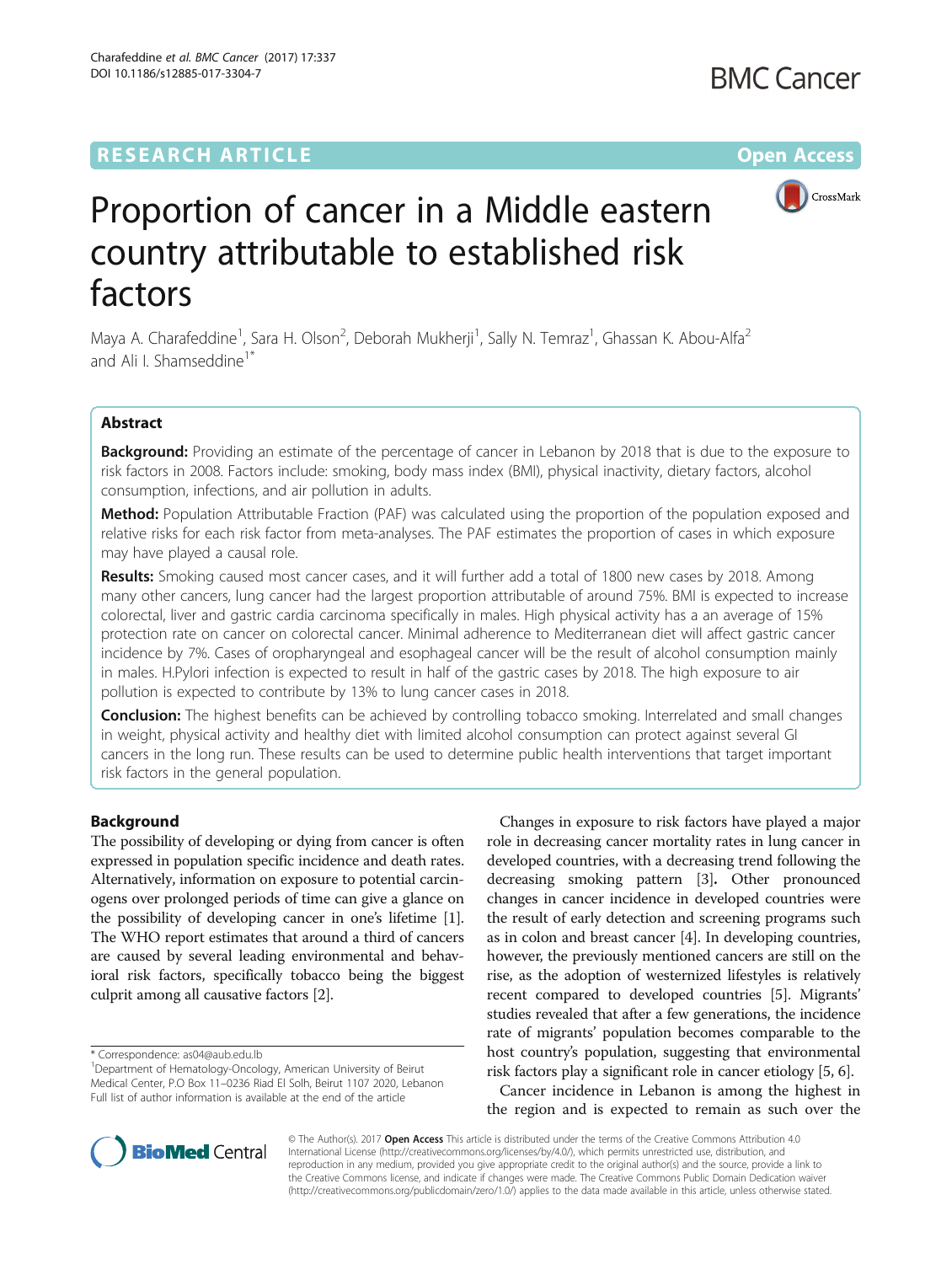<span id="page-1-0"></span>coming decade, according to a recent national epidemiological study and the ministry of health records [\[7](#page-9-0)–[9](#page-9-0)]. Around 9000 cases were reported in 2008 and this number has been increasing by 4–5% annually. Cancer incidence rates are expected to reach 296 and 340 per 100,000 for males and females respectively by 2018 in Lebanon [\[7](#page-9-0)], so far the highest recorded cancer incidence among Arab countries. In addition, the World Health Organization estimated 2250 cancer-related deaths in 2012 in Lebanon [[10\]](#page-9-0). While cancer etiology is multifactorial, a set of known risk factors were hypothesized as contributing to the dynamics of cancer epidemiology. The role of specific risk factors will give insight on cancer causation hence providing a quantification of the present risk factors burden [\[4\]](#page-9-0).

The purpose of this study is to estimate the percentage of cancer in Lebanon that is due to environmental and lifestyle related exposures. Using a new methodologic approach to identify the impact of risk factors in cancer was never performed in the Middle East region, which limited international and regional comparisons. The results can be used to determine public health interventions that target cancer incidence in the general population.

## **Methods**

Two main components are needed to estimate the role of risk factors in cancer incidence: prevalence of the risk factor in the studied population, and the relative risk of cancer associated with that risk factor. Cancer incidences that are the result of an exposure are presumably related to an accumulation of such exposure over many years, referred to as lag time. A standard latent period of 10 years is considered acceptable for most risk factors [[11](#page-9-0)], although such risk factors are not a point-in-time exposure, many could be present over many years. In this study, the reported exposed population proportion for most risk factors was for 2008; consequently we will estimate the effect of such risk factors on cancer in 2018. The risk factors in this analysis will be restricted to adults.

The selection of risk factors was based on the global health risks report that identified major risk factors that affect disease and mortality. The report identified nine environmental risk factors and seven infectious risk factors that result in nearly half of cancers deaths worldwide [[12](#page-9-0)]. In this report the main risk factors such as smoking, BMI, physical activity, adherence to a healthy Mediterranean diet, and alcohol were included in addition to two other relevant risk factors to the Mediterranean region, including H.Pylori infection and air pollution. All risk factors included in this manuscript are identified as Group 1 carcinogens as per the International Agency for Research on Cancer (IARC), with sufficient evidence in humans [[13](#page-9-0)] (Table 1).

Table 1 Risk factors, exposure levels and studied cancer sites

| Risk factor                           | Exposure level                                                                                                                                                                                                                                                                        | Sources of Data                                                                                                                             |                                                                                                                                                                              |  |
|---------------------------------------|---------------------------------------------------------------------------------------------------------------------------------------------------------------------------------------------------------------------------------------------------------------------------------------|---------------------------------------------------------------------------------------------------------------------------------------------|------------------------------------------------------------------------------------------------------------------------------------------------------------------------------|--|
|                                       |                                                                                                                                                                                                                                                                                       | Prevalence<br>of exposure                                                                                                                   | Relative Risk                                                                                                                                                                |  |
| Tobacco<br>smoking                    | Current smoker,<br>former smoker<br>(cessation<br>mean 8.9 years)                                                                                                                                                                                                                     | Sibai et al.<br>[14] (WHO)                                                                                                                  | Lung [42]<br>Bladder [43]<br>Larynx [42]<br>Esophagus [42]<br>Stomach [42]<br>Liver [42]<br>Pancreas [42]<br>Cervix [42]                                                     |  |
| Body Mass<br>Index (BMI)              | Overweight<br>$(BMI \geq$<br>25 kg/m <sup>2</sup> )<br>Obese<br>(BMI $\geq$ 30<br>$kg/m2$ )                                                                                                                                                                                           | Sibai et al.<br>$[14]$ (WHO)                                                                                                                | Esophageal and<br>gastric cardia [44]<br>Colon and Rectal<br>[45] Liver [46]<br>Endometrial<br>[47, 48]<br>Renal cell [49]<br>Pancreatic [50]<br>Ovarian [51]<br>Breast [29] |  |
| Physical<br>Activity                  | High (7 days<br>of 3000<br>MET-minutes/<br>week OR 3<br>days of 1500<br>MET-minutes/<br>week)<br>Moderate<br>(≥3 days<br>vigorous<br>intensity,<br>OR ≥5 days<br>moderate<br>intensity, OR<br>$≥5$ days $≥600$<br>MET-minutes/<br>week)<br>Low: less than<br>the moderate<br>activity | Sibai et al.<br>$[14]$ (WHO)                                                                                                                | Breast [52]<br>Bladder [53]<br>Gastroesophageal<br>[54]<br>Colorectal [55]                                                                                                   |  |
| Adherence to<br>Mediterranean<br>Diet | 9-point scale<br>adherence to<br>Mediterranean<br>diet score<br>Low: 0-3,<br>moderate 4–5,<br>and high 6–9<br>points.                                                                                                                                                                 | Using nationally<br>representative<br>dietary intake<br>data of Lebanese<br>adults aged<br>between 20<br>and 55 years<br>(unpublished data) | Gastric [56]<br>Colorectal [57]<br>Bladder [58]                                                                                                                              |  |
| Alcohol<br>consumption                | Heavy: More<br>than 50 g per<br>day                                                                                                                                                                                                                                                   | Sibai et al.<br>[14] (WHO)                                                                                                                  | Oropharyngeal<br>and Esophageal<br>[59]<br>Liver [59]<br>Colon [59]<br>Breast [59]                                                                                           |  |
| Infection                             | Percentage of H.<br>Pylori infections<br>in the Lebanese<br>population                                                                                                                                                                                                                | Naja et al. [17]                                                                                                                            | Gastric [60]                                                                                                                                                                 |  |
| Air pollution<br>$(PM_{10} PM_{2.5})$ | Levels exceeding<br>WHO standards:<br>PM <sub>10</sub> : 20 µg/ m <sup>3</sup><br>PM <sub>2.5:</sub> 10 $\mu$ g/ m <sup>3</sup>                                                                                                                                                       | Saliba et al. [18]<br>Saliba et al. [19]                                                                                                    | Lung [40]                                                                                                                                                                    |  |

MET, Metabolic equivalent of task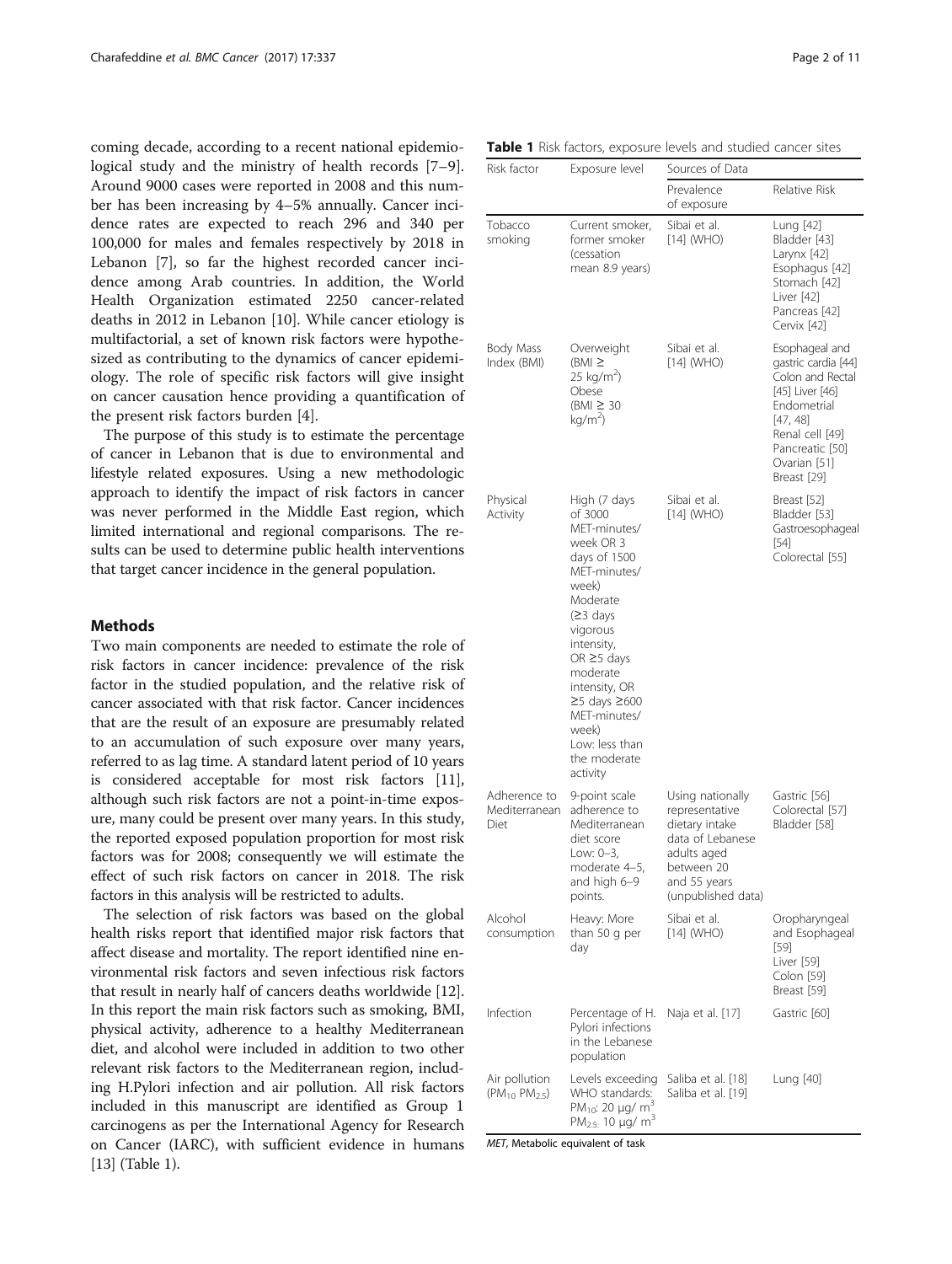## <span id="page-2-0"></span>Data sources

## Prevalence of exposures

In order to study the impact of each risk factor on the studied population, we relied on population based reports or studies involving a representative sample of the Lebanese population that identified the proportion of the population at risk. The World Health Organization report on chronic disease risk factor surveillance specific to Lebanon included a nationally representative sample of Lebanese adults aged between 25 and 64 from randomly selected households using Lebanese Governorates strata [\[14](#page-9-0)]. The surveillance study used standardized questionnaires and relied on physical measurements when applicable. Data on common behavioral factors including tobacco smoking, BMI, physical activity and alcohol consumption were stratified in this report by gender for 2008–2009 [[14\]](#page-9-0). Data on adherence to the healthy Mediterranean diet was retrieved from a nationally representative dietary intake data of Lebanese adults aged between 20 and 55 years [[15](#page-9-0)].The Mediterranean Diet Scale (MDS) was constructed to measure adherence to the Mediterranean Diet using 9 components. Individuals were assigned a score of 1 if their consumption of vegetables, legumes, fruits, cereals, and fish was above the sex specific median intake and 0 otherwise. The opposite scoring was given for meat and dairy. For alcohol, men consuming 10–50 g /day and women consuming 5–25 g /day were given a score of 1 and 0 otherwise. Study participants were grouped according to their score: scores ranging from 0 to 3 (low); scores ranging from 3 to 6 (moderate), and scores ranging between 6 to 9 (high) [[16, 17\]](#page-9-0).

Information on H.Pylori infection among the studied population was retrieved from a nation-wide crosssectional study involving the adult population in Lebanon in 2010 [\[18](#page-9-0)]. Numerous studies on air pollution were conducted between 2004 and 2007 measuring particulate matter ( $PM_{10}$  and  $PM_{2.5}$ ) concentrations at different points around Greater Beirut area in Lebanon, in which more than two thirds of the Lebanese population resides [\[19, 20\]](#page-9-0). Measurements of air pollution were taken over 1 year for 24 h every 6 days, in a representative heavily populated area with high traffic density in Beirut. The World Health Organization  $PM_{10}$  and  $PM_{2.5}$ annual averages are 20 μg/ m<sup>3</sup> and 10 μg/ m<sup>3</sup> respectively [\[19](#page-9-0), [20\]](#page-9-0).

The proportion of the Lebanese population with all the risk factors were reported for 2008, except for air pollution (2004–2007) and H.Pylori infection (2010). Noting that no major changes such as outbreaks occurred in this period, it is safe to assume that this data can be extrapolated for 2008. Table 2 summarizes the prevalence of each of the mentioned risk factors by gender.

|                              | Table 2 Prevalence of risk factors in Lebanon in adult males |  |  |
|------------------------------|--------------------------------------------------------------|--|--|
| and females aged 25-65 years |                                                              |  |  |

| Risk Factor                                                                                              | Males | Females |
|----------------------------------------------------------------------------------------------------------|-------|---------|
| Tobacco smoking, [14]                                                                                    |       |         |
| former smokers                                                                                           | 6.9%  | 3.3%    |
| current smokers                                                                                          | 46.8% | 31.6%   |
| Body Mass Index (BMI) [14]                                                                               |       |         |
| overweight                                                                                               | 30.7% | 38.9%   |
| obese                                                                                                    | 28.7% | 26.5%   |
| Physical activity, Low activity [14]                                                                     | 52.4% | 40.3%   |
| Low adherence to Mediterranean diet [15]                                                                 | 14.4% | 12.3%   |
| Alcohol [14]                                                                                             |       |         |
| Heavy drinkers                                                                                           | 12.0% | 0.9%    |
| H. Pylori infection* [18]                                                                                | 52%   | 52%     |
| Air pollution* (PM <sub>10</sub> and PM <sub>25</sub><br>concentrations above allowable levels) [19, 20] | 85%   | 85%     |

PM Particulate matter

To complete the analysis, relative risks were retrieved for each risk factor from meta-analyses from epidemiological studies, as shown in Table [1](#page-1-0). Meta-analyses are valuable as they represent large populations by pooling the results and identifying patterns from many studies. Criteria for meta-analyses selection included metaanalyses that adopted original articles of case control and cohort studies with an assessment of research quality if available. Assuming that risk related cancers are sufficiently rare, we adopted the use of OR and RR equally. Preference was given for papers including RR stratified by gender and in risk factors' sub-categories used in this article. Relative risks derived from these meta-analyses are shown in Table [3](#page-3-0).

## Statistical analysis

To calculate the proportion of cases in which exposure may have played a causal role, we relied on the Population Attributable Fraction (PAF) formula that calculates the proportion by which a cancer would be reduced if a risk factor is eliminated. A gender-specific attributable fraction was calculated using the total prevalence in the total population (aged 25–64 years). The Levin formula, the classic and most common version of the PAF formula, was applied for the study [\[21\]](#page-9-0).

The formula below is adopted in risk factors with dichotomous variables such as physical inactivity (inactive vs. moderate or highly active population), adherence to Mediterranean diet (low vs. moderate or high adherence), alcohol consumption (high vs. moderate or low), H.Pylori infection (infected population) and in air pollution (exposed population):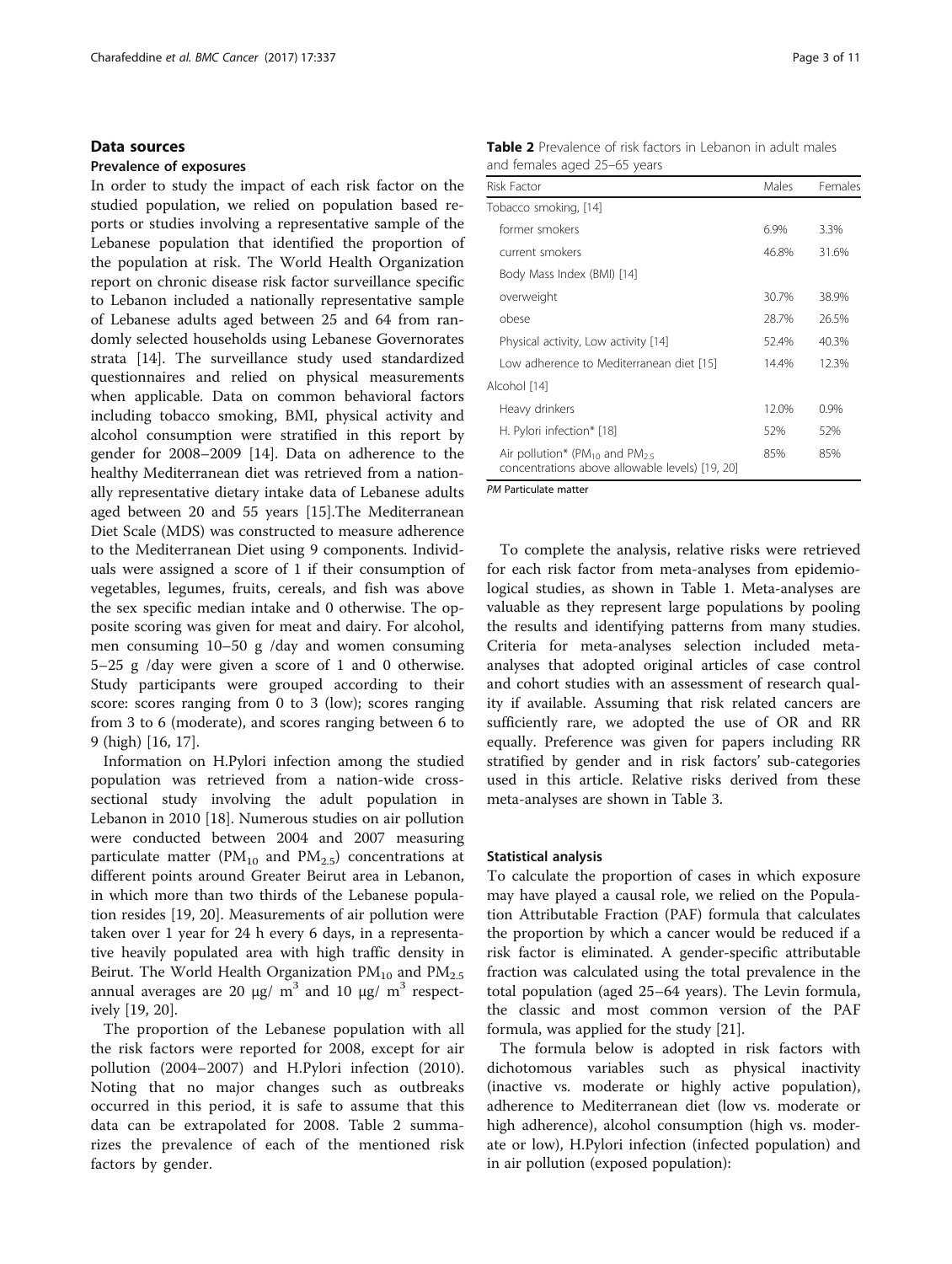<span id="page-3-0"></span>Table 3 Derived relative risks (RR) from meta- analyses used in the PAF estimation

| Risk Factor                                                                       | Cancer site       | Males                                           | Females                                         | References |
|-----------------------------------------------------------------------------------|-------------------|-------------------------------------------------|-------------------------------------------------|------------|
| Tobacco smoking<br>(compared to non-smokers)                                      | Esophagus         | Current smokers: 2.5<br>Previous smokers: 2.03  | Current smokers: 2.5<br>Previous smokers: 2.03  | $[42]$     |
|                                                                                   | Larynx            | Current smokers: 6.98<br>Previous smokers: 2.31 | Current smokers: 6.98<br>Previous smokers: 2.31 | $[42]$     |
|                                                                                   | Lung              | Current smokers: 8.96<br>Previous smokers: 3.85 | Current smokers: 8.96<br>Previous smokers: 3.85 | $[43]$     |
|                                                                                   | Bladder           | Current smokers: 3.3<br>Previous smokers: 2.0   | Current smokers: 3.1<br>Previous smokers: 1.65  | $[42]$     |
|                                                                                   | Stomach           | Current smokers: 1.64<br>Previous smokers: 1.31 | Current smokers: 1.64<br>Previous smokers: 1.31 | $[42]$     |
|                                                                                   | Liver             | Current smokers: 1.56<br>Previous smokers: 1.49 | Current smokers: 1.56<br>Previous smokers: 1.49 | $[42]$     |
|                                                                                   | Pancreas          | Current smokers: 1.71<br>Previous smokers: 1.18 | Current smokers: 1.71<br>Previous smokers: 1.18 | $[42]$     |
|                                                                                   | Cervix            |                                                 | Current smokers: 1.83<br>Previous smokers: 1.26 | $[42]$     |
| Body Mass Index (BMI)<br>(compared to BMI $\leq$ 25 kg/m <sup>2</sup> )           | <b>EGCA</b>       | Overweight:1.71<br>Obese: 2.34                  | Overweight:1.71<br>Obese: 2.34                  | $[44]$     |
|                                                                                   | Colon             | Overweight:1.26<br>Obese: 1.71                  | Overweight:1.09<br>Obese: 1.1                   | $[45]$     |
|                                                                                   | Rectum            | Overweight:1.07<br>Obese: 1.75                  | Overweight:1<br>Obese: 1.12                     | $[45]$     |
|                                                                                   | Liver             | Overweight:1.3<br>Obese: 1.8                    | Overweight:1.04<br>Obese: 1.63                  | $[46]$     |
|                                                                                   | Endometrium       |                                                 | Overweight:1.02<br>Obese: 1.19                  | $[47]$     |
|                                                                                   | Renal cell        | Overweight:1.22<br>Obese: 1.63                  | Overweight:1.38<br>Obese: 1.95                  | $[49]$     |
|                                                                                   | Pancreas          | Overweight:1.1<br>Obese: 1.5                    | Overweight:1.1<br>Obese: 1.5                    | $[50]$     |
|                                                                                   | Ovary             |                                                 | Overweight:1.08<br>Obese: 1.27                  | $[51]$     |
|                                                                                   | Breast            |                                                 | Overweight:1.02<br>Obese: 1.19                  | $[29]$     |
| Physical Activity (low activity compared                                          | <b>Breast</b>     |                                                 | Low:1.16                                        | $[52]$     |
| to medium and high activity) Table 1                                              | Bladder           | Low:1.09                                        | Low:1.20                                        | $[53]$     |
|                                                                                   | Gastric-esophagus | Low:1.15                                        | Low:1.67                                        | $[54]$     |
|                                                                                   | Colon and rectum  | Low:1.38                                        | Low:1.27                                        | $[55]$     |
| Adherence to Mediterranean Diet                                                   | Stomach           | Low adherence:1.49                              | Low adherence:1.49                              | $[56]$     |
| (low adherence compared to medium                                                 | Colon and rectum  | Low adherence:1.12                              | Low adherence:1.13                              | [57]       |
| and high adherence) Table 1                                                       | Bladder           | Low adherence: 1.26                             | Low adherence: 1.05                             | $[58]$     |
| Alcohol consumption (High consumption                                             | Oropharynx        | High: 5.30                                      | High: 5.70                                      | $[59]$     |
| compared to moderate and low consumption) Table 1                                 | Esophagus         | High: 4.69                                      | High: 8.32                                      | $[59]$     |
|                                                                                   | Liver             | High: 1.59                                      | High: 3.89                                      | $[59]$     |
|                                                                                   | Colon and rectum  | High:1.53                                       | High:1.24                                       | $[59]$     |
|                                                                                   | Breast            |                                                 | High:1.61                                       | $[59]$     |
| Infection (compared to non-infected patients)                                     | Stomach           | Infected with H. Pylori: 2.89                   | Infected with H. Pylori: 2.89                   | [60]       |
| Air pollution (exposure to $PM_{10}$ and $PM_{2.5}$ )<br>compared to non-exposed) | Lung              | $PM_{10}$ : 1.08<br>PM <sub>2.5</sub> : 1.09    | $PM_{10}$ : 1.08<br>$PM_{2.5}: 1.09$            | $[41]$     |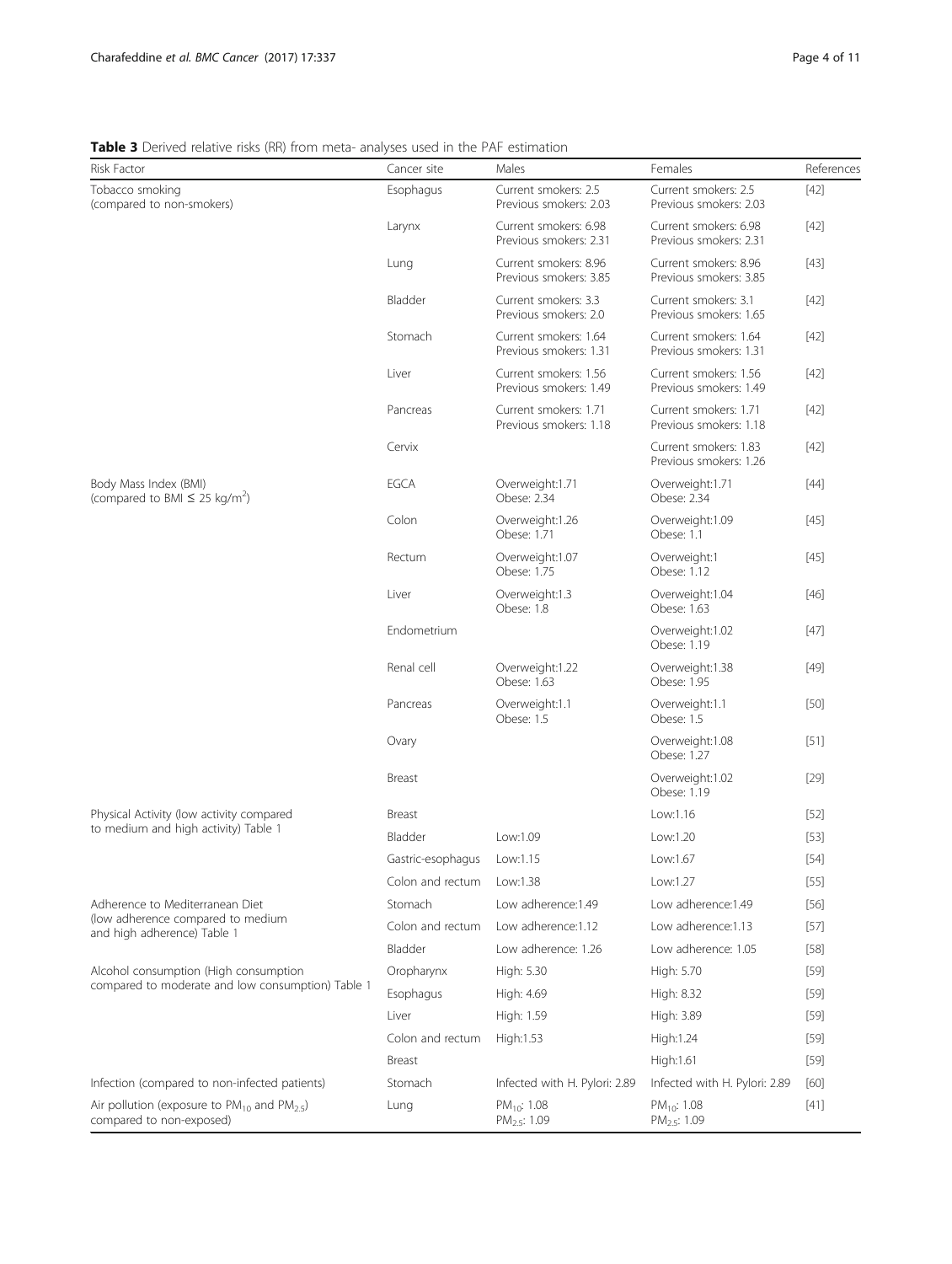<span id="page-4-0"></span> $PAF = P(RR-1)/(1 + P(RR-1))$ 

• 
$$
P = \text{proportion of population at current exposure level}
$$

• RR = the relative risk at exposure level

The above method expresses the "excess" casesthose that are the result of the risk factor- as a percentage of the total number of the corresponding cancer cases.

Alternatively, in the case where the risk factor presents more than one exposure level, such as in tobacco smoking (ex-smokers, current smokers), and BMI (overweight, obesity), (Table [1\)](#page-1-0), a modified formula of the Levin formula was adopted as follows [\[22\]](#page-9-0):

$$
PAF = P_1(RR_1-1)+P_2(RR_2-1) /1 + (P_1(RR_1-1)+P_2(RR_2-1))
$$

P1 and P2 denote the population proportion at risk of the first level (overweight) and  $P_2$  the population proportion at risk of the second level (obese), with  $RR_1$  and  $RR_2$ as their respective relative risks. [\[22\]](#page-9-0). Excess cases from both levels are aggregated to result in an overall percentage of attributable fractions for each risk factor. The number of cases resulting from these risk factors was further calculated using an estimate of the Lebanese nationals in 2018 [\[23\]](#page-9-0). Projected cancer incidence rates for 2018 were multiplied by the corresponding male or female population and further multiplied by the PAF for each cancer site as shown in Tables 4 and [5.](#page-5-0) Each risk factor was studied

Table 4 Percentage attributable risk factor, relative risk, and actual incidence rates, in Males

| Risk factor                                                                            | Percentage attributable risk<br>factor PAF (%) in Males in 2008 | Projected incident cases in<br>Lebanon 2018 (rate per 100,000).<br>Data from Shamseddine et al. | Number of cases in 2018<br>resulting from risk factors <sup>a</sup> |
|----------------------------------------------------------------------------------------|-----------------------------------------------------------------|-------------------------------------------------------------------------------------------------|---------------------------------------------------------------------|
| Tobacco smoking, former                                                                | Esophagus: 43%                                                  | 0.6                                                                                             | 6                                                                   |
| smokers and current smokers                                                            | Larynx: 74%                                                     | 7.9                                                                                             | 129                                                                 |
|                                                                                        | Lung: 79%                                                       | 32.7                                                                                            | 568                                                                 |
|                                                                                        | Bladder: 53%                                                    | 41.2                                                                                            | 480                                                                 |
|                                                                                        | Gastric: 24%                                                    | 9.3                                                                                             | 49                                                                  |
|                                                                                        | Liver: 23%                                                      | 7.9                                                                                             | 40                                                                  |
|                                                                                        | Pancreas: 25%                                                   | 5.9                                                                                             | 32                                                                  |
| Body Mass Index (BMI),                                                                 | Colon: 22%                                                      | 17.1                                                                                            | 83                                                                  |
| overweight and obese                                                                   | Rectal: 19%                                                     | 4.4                                                                                             | 18                                                                  |
|                                                                                        | Liver: 24%                                                      | 7.9                                                                                             | 42                                                                  |
|                                                                                        | Renal cell: 20%                                                 | N/A                                                                                             |                                                                     |
|                                                                                        | <b>EGCA: 38%</b>                                                | N/A                                                                                             |                                                                     |
|                                                                                        | Pancreatic:15%                                                  | 5.9                                                                                             | 19                                                                  |
| Physical activity, Low activity                                                        | Gastroesophageal: 7%                                            | N/A                                                                                             |                                                                     |
|                                                                                        | Colorectal: 17%                                                 | Colon 17.1, Rectal                                                                              | 80                                                                  |
|                                                                                        |                                                                 | 4.4                                                                                             |                                                                     |
|                                                                                        | Bladder: 4%                                                     | 41.2                                                                                            | 8                                                                   |
| Low adherence to                                                                       | Gastric: 7%                                                     | 9.3                                                                                             | 14                                                                  |
| Mediterranean diet                                                                     | Colorectal: 2%                                                  | Colon 17.1, Rectal 4.4                                                                          | 9                                                                   |
|                                                                                        | Bladder: 4%                                                     | 41.2                                                                                            | 36                                                                  |
| Alcohol,                                                                               | Oropharyngeal: 34%                                              | 3.7                                                                                             | 28                                                                  |
| heavy drinkers                                                                         | Esophagus: 31%                                                  | 0.6                                                                                             | $\overline{4}$                                                      |
|                                                                                        | Liver: 7%                                                       | 7.9                                                                                             | 12                                                                  |
|                                                                                        | Colorectal:6%                                                   | Colon 17.1, Rectal 4.4                                                                          | 28                                                                  |
| H. Pylori infection                                                                    | Gastric: 50%                                                    | 9.3                                                                                             | 102                                                                 |
| Air pollution <sup>a</sup> (PM <sub>2.5</sub> concentration<br>above allowable levels) | Lung: 13%                                                       | 32.7                                                                                            | 94                                                                  |

 $N/A$  Data not available

assuming 4.5 million Lebanese nationals in 2018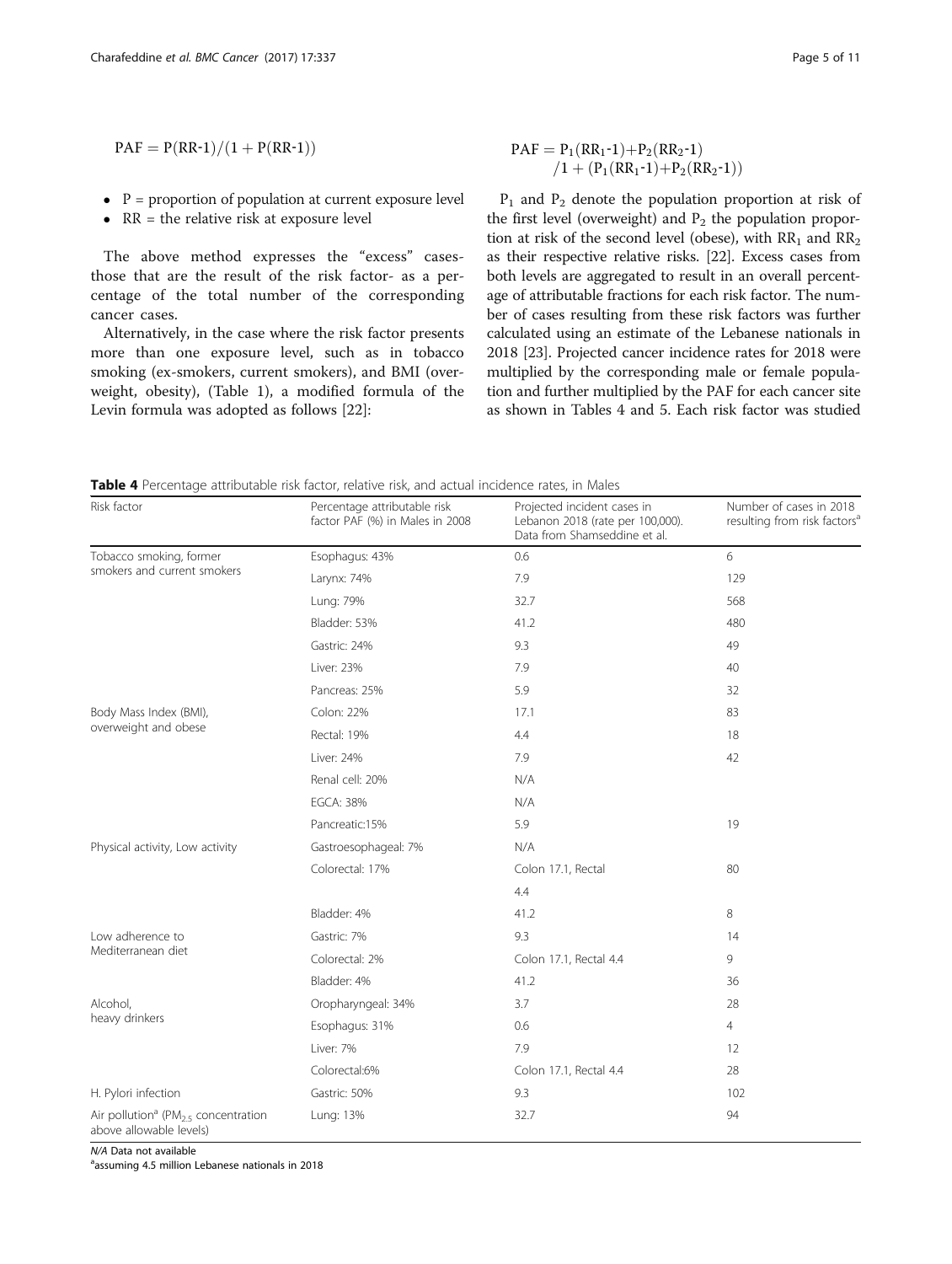| .49200 |
|--------|
|        |
|        |
|        |

| Risk factor                                                               | Percentage attributable risk factor<br>PAF (%) in Females in 2008 | Projected incident cases in Lebanon 2018<br>(rate per 100,000). Data from Shamseddine et al. | Number of cases in 2018<br>resulting from risk factors <sup>a</sup> |
|---------------------------------------------------------------------------|-------------------------------------------------------------------|----------------------------------------------------------------------------------------------|---------------------------------------------------------------------|
| Tobacco smoking, former                                                   | Esophagus: 33%                                                    | 0.7                                                                                          | 5                                                                   |
| smokers and current smokers                                               | Larynx: 65%                                                       | 2.0                                                                                          | 30                                                                  |
|                                                                           | Lung: 72%                                                         | 14.3                                                                                         | 237                                                                 |
|                                                                           | Bladder: 40%                                                      | 13.4                                                                                         | 123                                                                 |
|                                                                           | Gastric: 17%                                                      | 7.7                                                                                          | 30                                                                  |
|                                                                           | Liver: 16%                                                        | 6.6                                                                                          | 24                                                                  |
|                                                                           | Pancreas: 18%                                                     | 2.3                                                                                          | 10                                                                  |
|                                                                           | Cervix: 21%                                                       | 5.8                                                                                          | 28                                                                  |
| Body Mass Index (BMI),                                                    | Colon: 6%                                                         | 10.9                                                                                         | 15                                                                  |
| overweight and obese                                                      | Rectum: 3%                                                        | 5.9                                                                                          | $\overline{4}$                                                      |
|                                                                           | Ovary: 9%                                                         | 22.0                                                                                         | 46                                                                  |
|                                                                           | Liver: 15%                                                        | 6.6                                                                                          | 23                                                                  |
|                                                                           | Renal cell: 29%                                                   | N/A                                                                                          |                                                                     |
|                                                                           | <b>EGCA: 39%</b>                                                  | N/A                                                                                          |                                                                     |
|                                                                           | Pancreas: 15%                                                     | 2.3                                                                                          | 8                                                                   |
|                                                                           | Endometrium: 32%                                                  | N/A                                                                                          |                                                                     |
|                                                                           | Breast: 5%                                                        | 137.0                                                                                        | 158                                                                 |
| Physical activity, Low activity                                           | Breast:6%                                                         | 137.0                                                                                        | 189                                                                 |
|                                                                           | Gastroesophageal:21%                                              | N/A                                                                                          |                                                                     |
|                                                                           | Bladder: 7%                                                       | 13.4                                                                                         | 22                                                                  |
|                                                                           | Colorectal: 10%                                                   | Colon 10.9, Rectal 5.9                                                                       | 39                                                                  |
| Low adherence to Mediterranean diet Gastric: 6%                           |                                                                   | 7.7                                                                                          | 11                                                                  |
|                                                                           | Colorectal: 2%                                                    | Colon 10.9, Rectal                                                                           | 8                                                                   |
|                                                                           | Bladder: 1%                                                       | 5.9                                                                                          | 3                                                                   |
|                                                                           |                                                                   | 13.4                                                                                         |                                                                     |
| Alcohol, heavy drinkers                                                   | Oropharyngeal: 4%                                                 | 2.8                                                                                          | 3                                                                   |
|                                                                           | Esophagus: 6%                                                     | 0.7                                                                                          | $\mathbf{1}$                                                        |
|                                                                           | Liver: 3%                                                         | 6.6                                                                                          | 5                                                                   |
|                                                                           | Colorectal: $1 = 0.2\%$                                           | Colon 10.9, Rectal                                                                           | 1                                                                   |
|                                                                           | Breast:0.5%                                                       | 5.9<br>137.0                                                                                 | 16                                                                  |
| H. Pylori infection                                                       | Gastric: 50%                                                      | 7.7                                                                                          | 89                                                                  |
| Air pollution (PM <sub>2.5</sub> concentration<br>above allowable levels) | Lung: 13%                                                         | 14.3                                                                                         | 43                                                                  |

<span id="page-5-0"></span>Table 5 Percentage attributable risk factor, relative risk, and actual incidence rates, in Females

 $N/A$  Data not available

assuming 4.5 million Lebanese nationals in 2018

individually, knowing that meta-analyses generally use fully adjusted models for potential confounders. Intercorrelation between risk factors or unobserved risk factors was not introduced in this study analyses.

## Results

The analyses shown in Table [4](#page-4-0) for males and Table 5 for females estimate the percentage and number of cancer cases that could be reduced for each risk factor 10-years following the exposure time in 2008.

Smoking recorded the highest attributable percentage among all risk factors. Lung and laryngeal cancers in both males and females had the largest proportions attributable, with 79% and 72% of lung cancer cases in males and females respectively are the result of smoking. As for the rest of the cancers associated with smoking, the percentages and relative risks were higher in males than in females (Table [4](#page-4-0) and Table 5).

Similarly, body mass index (BMI) had a stronger effect on cancer incidence in males than in females. The effect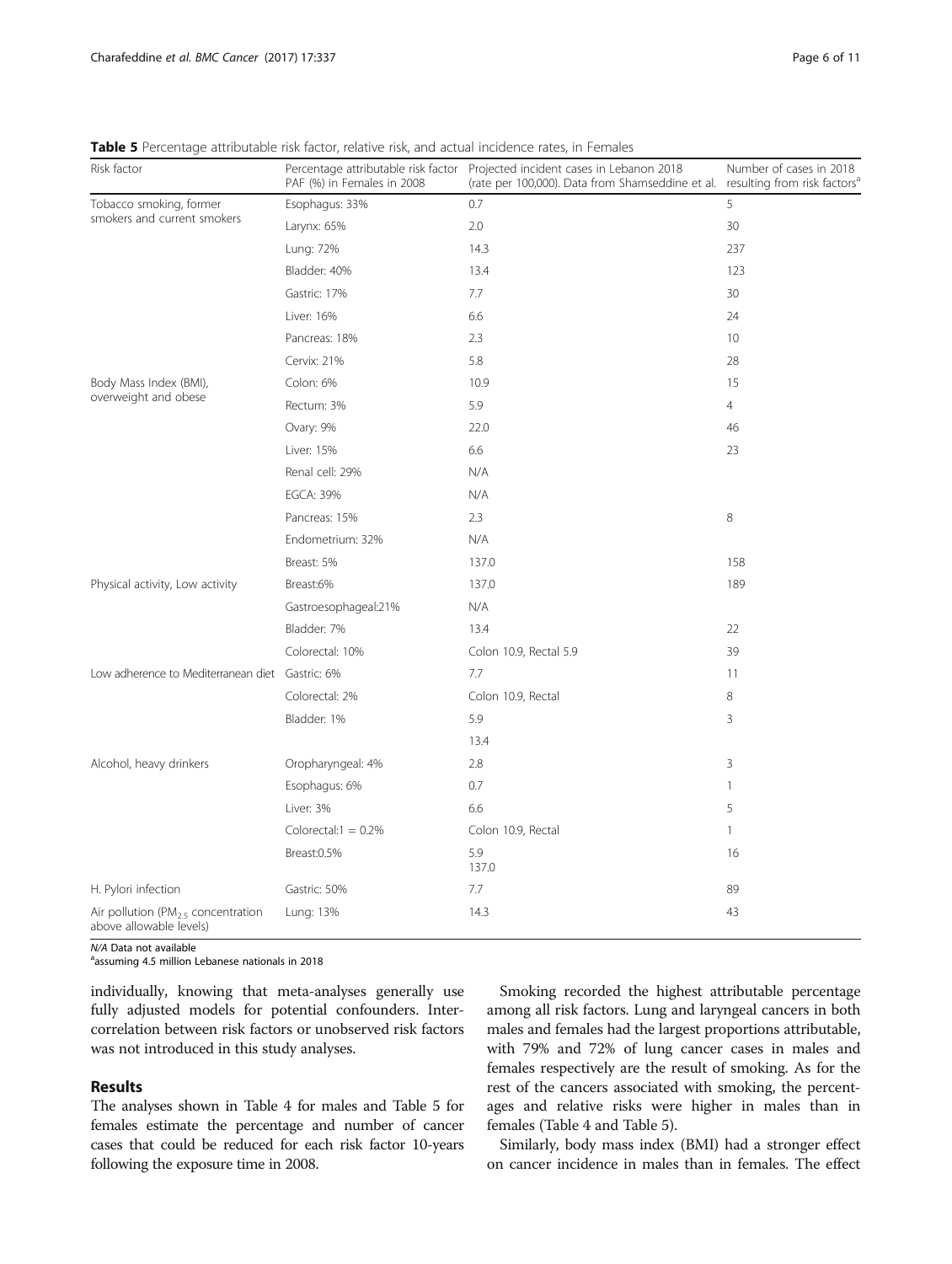of BMI on pancreatic and esophageal and gastric cardia (EGCA) cancer was high comparatively in both genders with 15%and 38–39%, for pancreatic and EGCA cancers respectively. GI cancers were more prevalent in obese and overweight males compared to females, as shown in liver, colon and rectal cancers (Table [4](#page-4-0) and Table [5](#page-5-0)). High BMI was associated with a third of endometrial cancer and 9% in ovarian and 5% in breast cancer.

High physical activity in our study had a less than 20% protective effect on any of the gastroesophageal, colorectal and bladder cancers in males. Low activity was related to 21% of gastroesophageal cancer in female cases, and a smaller proportion of 6% of total breast cancer cases.

Nearly 60–70% of the Lebanese population moderately adheres to a healthy Mediterranean diet by scoring between 3 and 6 points out of 9 with no significant differences noted across genders or age groups. The minimal adherence to a healthy Mediterranean diet is expected to increase gastric cancer incidence by 6–7% in both males and females. It was related to a lesser extent to colorectal and bladder cancer in both genders.

Significant differences were noted in the drinking habits of males compared to females. In general, females were non-drinkers or occasional drinkers, while the males were moderate to heavy drinkers (Table [2](#page-2-0)). Nearly a third of the cases of oropharyngeal and esophageal cancer will be the result of heavy alcohol consumption in males, while it will account for 4% and 6% respectively in females. Heavy drinking will result in 7% and 3% of liver cancer in males and females respectively, as liver cancer is primarily linked to heavy drinking.

H.Pylori infection was prevalent in half the general Lebanese population in 2010; this is expected to result in 50% of the Gastric cancer cases in 2018.

Urban pollution is expected to contribute to 13% of the total lung cancer cases in 2018. According to the studies done in greater Beirut and specific spots at the West Beirut area [\[19](#page-9-0), [20](#page-9-0)], the  $PM_{2.5}$  and  $PM_{10}$  greatly exceeded the WHO standards. The reported concentrations for  $PM_{10}$  and  $PM_{2.5}$  were 63.3 μg/ m<sup>3</sup> and 20.4 μg/  $m<sup>3</sup>$  respectively, exceeding the 20 μg/ m<sup>3</sup> and 10 μg/ m<sup>3</sup> levels set by international standards (Table [1](#page-1-0)) [[19, 20](#page-9-0)]. According to the National Health Statistics report in 2012, it is estimated that nearly 85% of the Lebanese population reside on the coastal and urban areas [[24](#page-9-0)].

As shown in Table [6,](#page-7-0) the cancer with largest influences by risk factors were lung cancer with 92% and 85% of the cases induced by smoking and air pollution for males and females respectively. Upper digestive tract cancers including oropharyngeal, esophageal, and laryngeal with at least 34% of the cases in males being the result of smoking or alcohol. Influence of risk factors on GI tract cancers was more pronounced in males in colorectal cancer with more than three times higher and cancer nearly twice as high in liver cancer than their female counterparts. Gastric and EGCA cancers were comparable between both genders. Cancer incidence in females was most influenced by smoking as noted in lung cancer (85%), gastric (73%), bladder (48%) and pancreatic (33%) cancers. Female specific cancers such as breast and ovarian cancers were less influenced by these factors, with the exception of endometrial cancer, for which 32% were attributable to high BMI.

Based on the estimate of numbers increased due to smoking, the largest increases are expected in laryngeal, lung, and bladder cancers for males, and lung and bladder cancers for females. An expected total of 805 additional cases in 2018 will be the result of smoking. Over 180 cases of colorectal cancer will be due to high BMI and low physical activity in males. In females, high BMI and low physical activity will result in a total of 158 and 189 cases of breast cancer respectively (Tables [4](#page-4-0) and [5\)](#page-5-0).

## **Discussion**

Smoking remains the main culprit in lung cancer incidence due to its high chemical constituent and its impact on health in general. Our results revealed that smoking will add around 1800 cases of cancer including respiratory and GI cancers. Lebanon has one of the highest proportions of smoking in the region in males and the highest in females [\[25\]](#page-9-0). A direct link has been established between cigarette smoking, mortality, and lung cancer [\[26\]](#page-9-0), controlling for genetic and demographic variability. According to a recent epidemiological study in Lebanon by Shamseddine et al. in 2014, the largest increases in cancer incidence by 2018 in Lebanon in males are expected in prostate, bladder, lung, Non-Hodgkin's and colon cancers. As for females, breast, ovary, non-Hodgkin's, lung and colon cancers are expected to mark the highest cancer incidence increases [[7\]](#page-9-0). This projection, in line with our results, showed that smoking-related cancers including bladder and lung mark among the highest expected increases in males and lung for females, further highlighting the legacy of smoking. In addition, our analysis showed that smoking had high influence on rare cancers such as esophageal and laryngeal cancer, with incidence rate of less than 1 and 8 per 100,000 in the Lebanese general population. In addition to cigarette smoking, the WHO report [[14](#page-9-0)] showed that 22% of the adult population in Lebanon are regular Arguileh (waterpipe) smokers with the majority of them aged less than 35 years, which adds to the burden of respiratory tract cancers in both sexes [[14](#page-9-0)].

Our estimates revealed that over 400 diagnosed cases of GI and breast cancers in 2018 will be caused by overweight and obesity. The proportion of obese and overweight has reached an all-time high. An increase in processed and highly caloric food coupled with a sedentary lifestyle has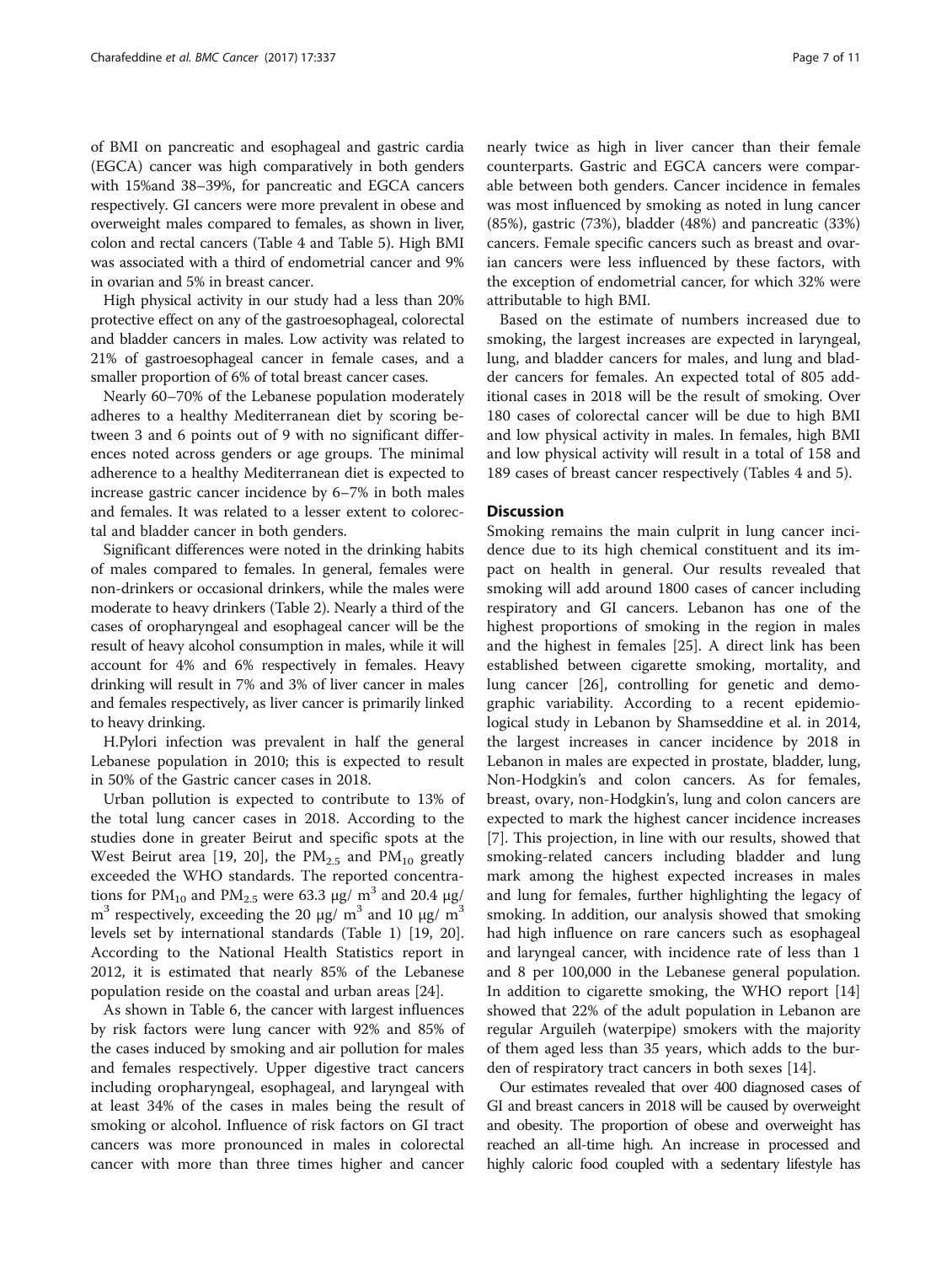| Cancer site      | PAF (%) by risk factor<br>Males Females                               |                                                                        | Joint hazard of risk factors |
|------------------|-----------------------------------------------------------------------|------------------------------------------------------------------------|------------------------------|
| Oropharyngeal    | Alcohol (34%)                                                         | Alcohol (4%)                                                           |                              |
| Esophageal       | Smoking (43%) Alcohol (31%)                                           | Smoking (33%) Alcohol (6%)                                             | M(76%), F (37%)              |
| Laryngeal        | Smoking (74%)                                                         | Smoking (65%)                                                          |                              |
| Gastroesophageal | Low activity (7%)                                                     | Low activity (21%)                                                     |                              |
| <b>EGCA</b>      | BMI ≥25 (38%)                                                         | BMI ≥25 (39%)                                                          |                              |
| Gastric          | Smoking (24%)<br>Low Med diet (7%), H.Pylori (50%)                    | Smoking (17%)<br>Low Med diet (6%), H.Pylori (50%)                     | M (81%), F (73%)             |
| Lung             | Smoking (79%), Air pollution (13%)                                    | Smoking (72%), air pollution (13%)                                     | M (92%), F(85%)              |
| Colorectal       | BMI ≥25 (41%), Low activity (17%),<br>Low Med diet (2%), Alcohol (6%) | BMI ≥25 (9%), Low activity (10%),<br>Low Med diet (2%), Alcohol (0.2%) | M (66%), F(21%)              |
| Liver            | BMI ≥25 (24%), Alcohol (7%),<br>Smoking (23%)                         | BMI ≥25 (15%), Alcohol (3%),<br>Smoking (16%)                          | M (54%), F(34%)              |
| Bladder          | Smoking (53%), Low activity (4%),<br>Low Med Diet (4%)                | Smoking (40%), %), Low activity (7%),<br>Low Med Diet (1%)             | M (61%), F(48%)              |
| Pancreas         | BMI ≥25 (15%), Smoking (25%)                                          | BMI ≥25 (15%), Smoking (18%)                                           | M(40%), F(33%)               |
| Renal Cell       | BMI ≥25 (20%)                                                         | BMI ≥25 (29%)                                                          |                              |
| Breast           |                                                                       | Low activity (6%) BMI ≥ 25 (5%),<br>Alcohol (0.5%)                     | F (12%)                      |
| Ovarian          |                                                                       | BMI ≥25 (9%)                                                           |                              |
| Endometrial      |                                                                       | BMI ≥25 (32%)                                                          |                              |
| Cervix           |                                                                       | Smoking (21%)                                                          | F(21%)                       |

<span id="page-7-0"></span>Table 6 Risk factors contribution to specific cancers

affected a generation of young adults with increasingly higher BMI [[27\]](#page-9-0). A 5 kg/ $m<sup>2</sup>$  increase in BMI was associated with an increase in uterine, gallbladder, kidney and liver cancer mainly [\[28](#page-9-0)]. In Lebanon, 27% of the adult population is obese mostly in those aged over 35 years. High BMI will affect GI cancers, mainly in males, accounting for 41% of the male colorectal cancer cases and 24% of liver cancers. In females, our results revealed obesity was associated with a third of endometrial cancer and less with ovarian and breast cancer. Studies showed that other factors, such as reproductive history and menopausal status in the case of breast cancer are likely to influence these female cancers [\[29, 30\]](#page-9-0).

A large number of studies have confirmed the role of physical activity in both sexes through a dose–response association, mainly in colon and breast cancer [[31](#page-9-0)]. No strong evidence was shown between the protective effects of physical activity on other cancers [[32\]](#page-9-0). Domestic chores explain the proportion of higher activity in females over 35 than their male counterparts. Females aged over 25 in Lebanon recorded an average of 121 min of physical activity, including a combination of walking –moderate or vigorous intensity activities per day, compared to 93 min for men; however, active men tend to engage in more vigorous types of activities [\[14\]](#page-9-0). Our results showed that physical activity influenced gastroesophageal cancer in both sexes yet being a rare cancer the risk reduction is unlikely to make significant changes. The increase in number

of breast cancer cases resulting from high BMI and low physical activity is largely explained by the high incidence rate of breast cancer compared to other cancers.

Less than 7% of cancers studied in our population will be related to low adherence to Mediterranean diet in 2018; this can be explained by the continuing adoption of a healthy diet in the general Lebanese population. A large prospective cohort study including over 28 thousand participants in Greece between 1994 and 1999 showed that a two-point increase in Mediterranean diet adherence scale score was associated with a 12% decrease in cancer incidence while adjusting for other lifestyle habits [[33](#page-9-0)]. A large review of over 100 case–control studies and a recent report from the American Institute for Cancer Research showed that adherence to Mediterranean diet protected against neoplasms notably in oral cavity, esophagus, stomach, large bowel, larynx, lung and urinary bladder [[34](#page-9-0)].

Potential protection of Mediterranean diet to cancer is increased in low alcohol drinkers as compared to the heavy drinkers [[35\]](#page-9-0). Alcohol acts as an antagonist to folate, necessary for DNA synthesis, thus increasing the risk of cancer in a low-folate diet [\[36\]](#page-9-0). Consistent evidence from a review of case control and cohort studies showed a dose–response relationship between alcohol and esophageal, colorectal, breast and liver cancers [\[34](#page-9-0)]. Drinking habits in the Lebanese society remain substantially lower than western societies due to social and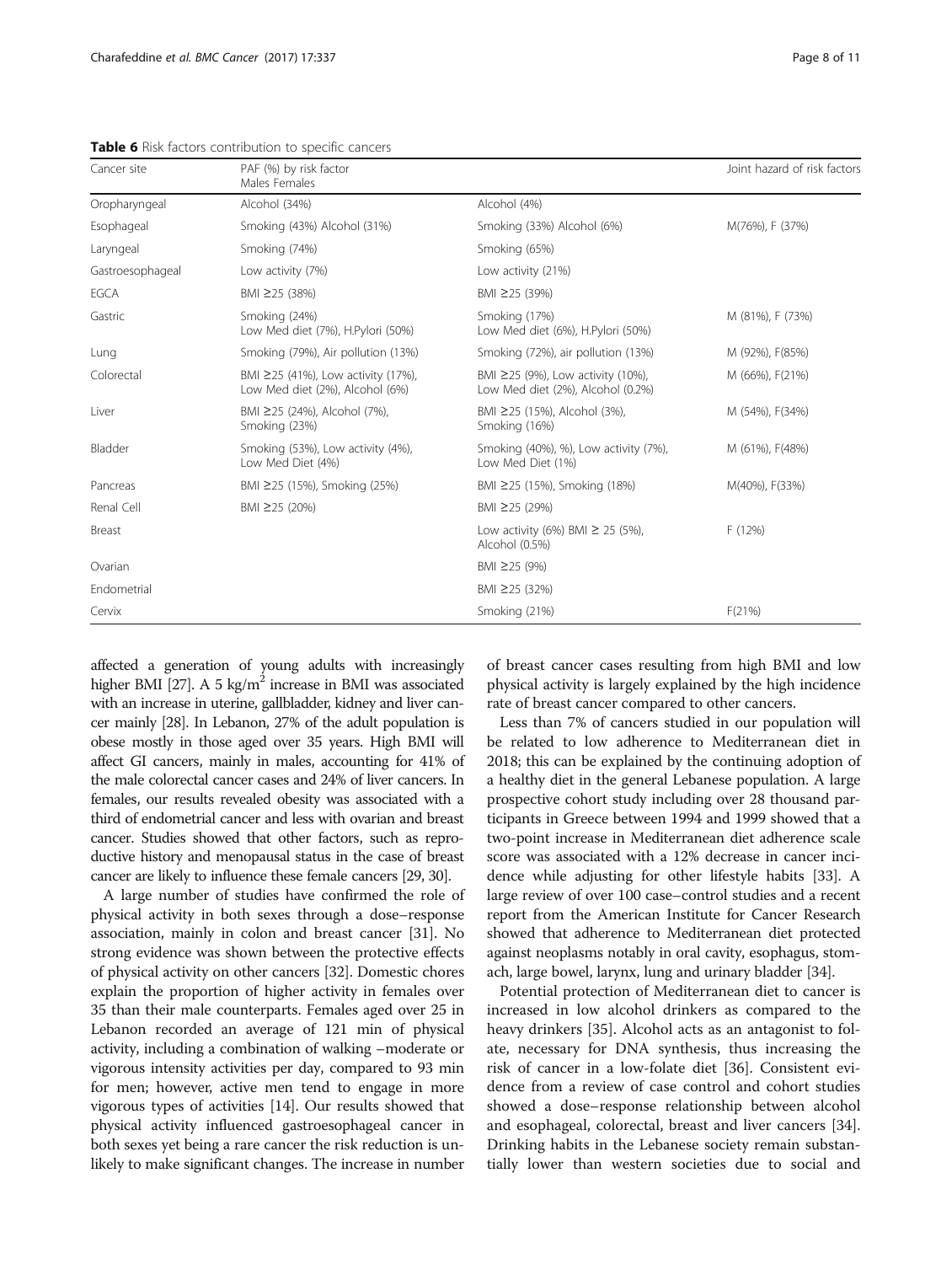religious conformities. Our data showed that 34% of the cases of oropharyngeal cancer will be attributable to heavy drinking in males and 4% in females in 2018. The results reflect the big differences between males and females in drinking habits and quantities consumed.

In 2002, cancers caused by infections were estimated at 17.8% of the total number of cancers worldwide [[37](#page-9-0)]. The International Agency of Research on Cancer (IARC) identified H. Pylori as a Group I carcinogen and the most common causative agent in infection-related cancers [[13](#page-9-0)]. H. Pylori can manifest as an asymptomatic chronic inflammation, causing stomach cancer and gastric lymphoma in 1–3% of the infections [[38](#page-9-0)]. It was identified as the strongest risk factor for gastric cancer resulting in 75% of the total number of cases [\[39\]](#page-9-0). A representative sample of the Lebanese population revealed that 52% of adults were infected with H. Pylori [\[18\]](#page-9-0). Half of gastric cancer cases in Lebanon in 2018 are expected to be the result of this infection; higher proportions of H. Pylori are expected in those who are elderly or of low socioeconomic status [[18](#page-9-0)]. Our calculations showed that over 190 gastric cancer cases will be the result of H. Pylori infections.

The IARC have classified PM and outdoor air pollution as a group I carcinogen related to lung cancer [[40](#page-10-0)]. Fine PM of less than 10  $\mu$ m- PM<sub>10</sub> are more hazardous as they can penetrate and adhere to lung tissues more naturally. They are estimated to cause about 7% of total mortality of trachea, bronchus and lung cancers worldwide [[40](#page-10-0)]. Growing urban population, an inefficient transport system and an inadequate national electrical power system lead to serious pollution concerns in the Middle East [\[41\]](#page-10-0).

Currently, no trials are ongoing to assess the influence of a multitude of risk factors on cancers in our region to understand the high cancer incidence reported in Lebanon compared to its neighboring countries. Exposure to risk factors is complex and has indirect implications to different diseases; thus eliminating certain exposure now does not imply a drop in cancer cases by 2018. Past exposures keep residual effect over years such as smoking, diet, H. Pylori infection, and air pollution. Our PAF estimates lack confidence intervals as they are difficult to obtain and are beyond the scope of this paper. Results of this report showed that the highest benefits can be achieved by controlling tobacco smoking; as shown, at least two-thirds of the proportion of respiratory cancers can be reduced if smoking is eliminated.

Campaigns targeting the young population will impact smoking in general; it was revealed that the average age at smoking onset in the Lebanese population is 18 years [\[14](#page-9-0)]. Limited alcohol consumption would help decrease the upper GI tract cancers as shown earlier. Due to the relatively low prevalence of alcohol consumption, alcohol control in Lebanon is still indirect; thus imposing high taxes on such products and issuing stricter laws concerning drinking and driving would help limit uncontrolled drinking. The risk factors included in this study are interrelated; thus while controlling for one risk factor, an individual can be protected against other related risk factors. As an example, adherence to Mediterranean diet results in lower BMI and less alcohol, that is by just controlling diet. Due to the recent adoption of a westernized lifestyle, the new generation is more exposed to processed food; therefore awareness campaigns in schools and by general practitioners or pediatricians could help restrain this unhealthy lifestyle for both parents and children. Parents are working longer hours; in fact Lebanon has the highest female proportion in the job market compared to the Arab world, with around 31% being employed [\[14](#page-9-0)]. This suggests that children will increasingly depend on school lunches. A control on eating habits can be done through public health authorities imposing healthy meals for children in their schools. Another agenda item for school would be to target sedentary lifestyle among kids, by increasing outdoor activities as part of the educational curriculums. Pollution in Beirut has been increasing due to the centralization and agglomeration around the capital; cleaner gasoline and organized public transport can help reduce the smoke. The ministry of public health is ensuring access to clean water and encouraging basic sanitation habits which will further decrease H. Pylori infections.

## Conclusions

For efficient reduction of cancer incidence, our results show that smoking and obesity are the main risk factors to target; this will have the largest influence in controlling incidence across many cancers. The expected H. Pylori infection reduction will eventually result in a decrease in infection- related cancers. On the other hand, targeting diet, physical activity and pollution would have a lesser and indirect impact. However, the challenges around implementing strict laws in addition to economic and political issues in Lebanon are expected to result in slow progress over the next decade.

### Abbreviations

BMI: Body Mass Index; EGCA: Esophageal and gastric cardia; GI: Gastro intestinal; PAF: Population Attributable Fraction;  $PM_{10}$  or  $PM_{2.5}$ : Particulate matter; RR: Relative Risk; WHO: World Health Organization

#### Funding

SHO and GKA are supported by U.S. National Cancer Institute P30CA008748, C. Thompson PI. No other funding sources were required.

#### Availability of data and materials

Initial raw data from the Lebanese population with the risk factors mentioned in this manuscript are publicly available on this site: [http://www.who.int/chp/](http://www.who.int/chp/steps/2008_STEPS_Lebanon.pdf) [steps/2008\\_STEPS\\_Lebanon.pdf](http://www.who.int/chp/steps/2008_STEPS_Lebanon.pdf)

#### Authors contributions

MC the first author carried out most of the writing, did the full analysis, and main literature review of this article. SO helped in drafting and editing the text and references, in addition SO consulted on the analysis and the epidemiology concepts. DM, ST and GA edited the manuscript, and checked data consistency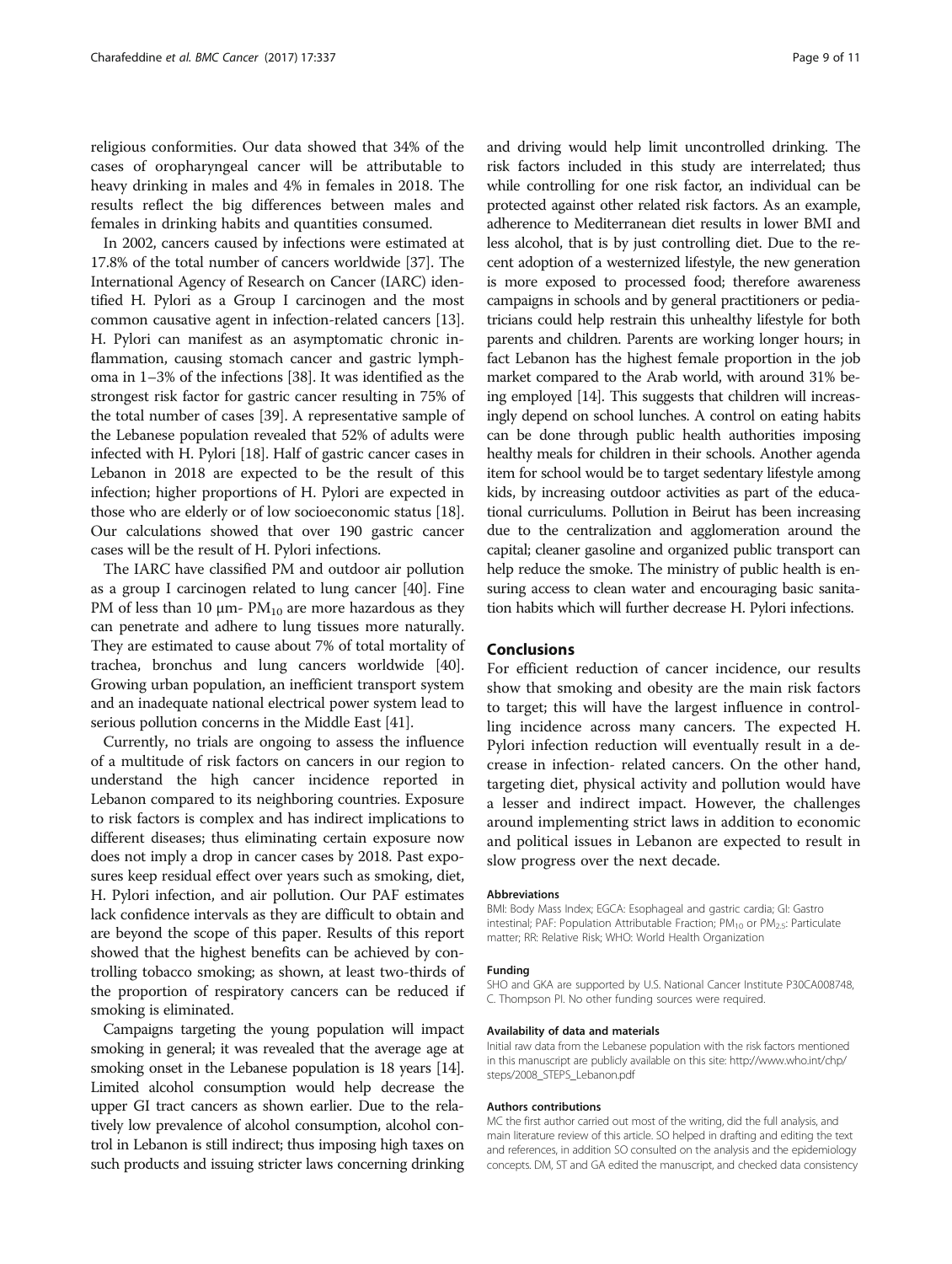<span id="page-9-0"></span>and related Tables. AS edited the manuscript and added discussion points in the final section. All authors read and approve the final manuscript.

## Competing interests

Authors declare that they have no competing interest.

#### Consent for publication

Not applicable. This study involves national data on the Lebanese population.

#### Ethics approval and consent to participate

Not applicable. This study involves already available national data on the Lebanese population.

## Publisher's Note

Springer Nature remains neutral with regard to jurisdictional claims in published maps and institutional affiliations.

#### Author details

<sup>1</sup>Department of Hematology-Oncology, American University of Beirut Medical Center, P.O Box 11–0236 Riad El Solh, Beirut 1107 2020, Lebanon. <sup>2</sup> Memorial Sloan-Kettering Cancer Center, Memorial Sloan Kettering Cancer Center, 300 East 66th Street, New York, NY 10065, USA.

### Received: 23 February 2016 Accepted: 25 April 2017 Published online: 18 May 2017

#### References

- 1. Seidman H, Silverberg E, Bodden A. Probabilities of eventually developing and of dying of cancer (risk among persons previously undiagnosed with the cancer). CA Cancer J. Clin. 1978;28(1):33–46.
- 2. Ezzati MDG, Vander Hoorn S, Begg S, Voz T. GLOBAL HEALTH RISKS: mortality and burden of disease attributable to selected major risks. Geneva: World Health Organization; 2009. Contract No.: 26 April 2016.
- Tyczynski JE, Bray F, Parkin DM. Lung cancer in Europe in 2000: epidemiology, prevention, and early detection. Lancet Oncol. 2003;4(1):45–55.
- 4. Danaei G, Vander Hoorn S, Lopez AD, Murray CJ, Ezzati M. Causes of cancer in the world: comparative risk assessment of nine behavioural and environmental risk factors. Lancet. 2005;366(9499):1784–93.
- Jemal A, Center MM, DeSantis C, Ward EM. Global patterns of cancer incidence and mortality rates and trends. Cancer epidemiology, biomarkers & prevention : a publication of the American Association for Cancer Research, cosponsored by the American Society of Preventive Oncology. 2010;19(8):1893–907.
- 6. McMichael AJ, Bonett A, Roder D. Cancer incidence among migrant populations in South Australia. Med. J. Aust. 1989;150(8):417–20.
- 7. Shamseddine A, Saleh A, Charafeddine M, Seoud M, Mukherji D, Temraz S, et al. Cancer trends in Lebanon: a review of incidence rates for the period of 2003–2008 and projections until 2018. Popul. Health Metrics. 2014;12(1):4.
- 8. Ko HJ, Youn CH, Kim HM, Cho YJ, Lee GH, Lee WK. Dietary magnesium intake and risk of cancer: a meta-analysis of epidemiologic studies. Nutr. Cancer. 2014;66(6):915–23.
- 9. Shamseddine A, Sibai AM, Gehchan N, Rahal B, El-Saghir N, Ghosn M, et al. Cancer incidence in postwar Lebanon: findings from the first national population-based registry, 1998. Ann. Epidemiol. 2004;14(9):663–8.
- 10. Ferlay J, Steliarova-Foucher E, Lortet-Tieulent J, Rosso S, Coebergh JW, Comber H, et al. Cancer incidence and mortality patterns in Europe: estimates for 40 countries in 2012. Eur. J. Cancer. 2013;49(6):1374–403.
- 11. Parkin DM, Boyd L, Walker LC. 16. The fraction of cancer attributable to lifestyle and environmental factors in the UK in 2010. Br. J. Cancer. 2011; 105(Suppl 2):S77–81.
- 12. Global health risks: mortality and burden of disease attributable to selected major risks, (2009).
- 13. Cancer IAfRo. IARC Monographs on the evaluation of carcinogenic risks to humans 2016 [26 April 2016]. Available from: [http://monographs.iarc.fr/ENG/](http://monographs.iarc.fr/ENG/Classification/) [Classification/](http://monographs.iarc.fr/ENG/Classification/).
- 14. Sibai A, Hwalla N (2010). WHO STEPS chronic disease risk factor surveillance: data book for Lebanon. Beirut, World Health Organization, American University of Beirut [26 April 2016]. Available from: [http://www.who.int/chp/](http://www.who.int/chp/steps/2008_STEPS_Lebanon.pdf) [steps/2008\\_STEPS\\_Lebanon.pdf.](http://www.who.int/chp/steps/2008_STEPS_Lebanon.pdf)
- 15. Trichopoulou A, Kouris-Blazos A, Wahlqvist ML, Gnardellis C, Lagiou P, Polychronopoulos E, et al. Diet and overall survival in elderly people. BMJ. 1995;311(7018):1457–60.
- 16. Trichopoulou A, Costacou T, Bamia C, Trichopoulos D. Adherence to a Mediterranean diet and survival in a Greek population. N. Engl. J. Med. 2003; 348(26):2599–608.
- 17. Naja F, Nasreddine L, Hwalla N, Moghames P, Shoaib H, Fatfat M, et al. Association of H. Pylori infection with insulin resistance and metabolic syndrome among Lebanese adults. Helicobacter. 2012;17(6):444–51.
- 18. Saliba NA, El Jam F, El Tayar G, Obeid W, Roumie M. Origin and variability of particulate matter (PM10 and PM2.5) mass concentrations over an eastern Mediterranean city. Atmos. Res. 2010;97(1–2):106–14.
- 19. Saliba NA, Kouyoumdjian H, Roumie M. Effect of local and long-range transport emissions on the elemental composition of PM10-2.5 and PM2.5 in Beirut. Atmos. Environ. 2007;41(31):6497–509.
- 20. Levin ML. The occurrence of lung cancer in man. Acta Unio Int. Contra Cancrum. 1953;9(3):531–41.
- 21. Hanley JA. A heuristic approach to the formulas for population attributable fraction. J. Epidemiol. Community Health. 2001;55(7):508–14.
- 22. Globocan 2012: Estimated cancer incidence, mortality and prevalence worldwide in 2012 [Internet]. 2016 [cited 26 April 2016]. Available from: [http://globocan.iarc.fr/Pages/fact\\_sheets\\_population.aspx.](http://globocan.iarc.fr/Pages/fact_sheets_population.aspx)
- 23. The Institute of Health Management and Social Protection (2012). National Health Statistics report in Lebanon. Beirut, Lebanon [26 April 2016]. Available from: [http://www.igsps.usj.edu.lb/docs/recherche/recueil12en.pdf.](http://www.igsps.usj.edu.lb/docs/recherche/recueil12en.pdf)
- 24. Kobeissi LH, Yassine IA, Jabbour ME, Moussa MA, Dhaini HR. Urinary bladder cancer risk factors: a Lebanese case- control study. Asian Pac. J. Cancer Prev. 2013;14(5):3205–11.
- 25. Tessier JF, Nejjari C, Bennani-Othmani M. Smoking in Mediterranean countries: Europe, North Africa and the Middle-east. Results from a co-operative study. The international journal of tuberculosis and lung disease : the official journal of the International Union against Tuberculosis and Lung Disease. 1999;3(10):927–37.
- 26. Jones Nielsen JD, Laverty AA, Millett C, Mainous AG 3rd, Majeed A, Saxena S. Rising obesity-related hospital admissions among children and young people in England: national time trends study. PLoS One. 2013;8(6):e65764.
- 27. Bhaskaran K, Douglas I, Forbes H. Dos-Santos-Silva I, Leon DA, Smeeth L. body-mass index and risk of 22 specific cancers: a population-based cohort study of 5.24 million UK adults. Lancet. 2014;384(9945):755–65.
- 28. Cheraghi Z, Poorolajal J, Hashem T, Esmailnasab N, Doosti IA. Effect of body mass index on breast cancer during premenopausal and postmenopausal periods: a meta-analysis. PLoS One. 2012;7(12):e51446.
- 29. Xia X, Chen W, Li J, Chen X, Rui R, Liu C, et al. Body mass index and risk of breast cancer: a nonlinear dose–response meta-analysis of prospective studies. Sci. Rep. 2014;4:7480.
- 30. Thune I, Furberg AS. Physical activity and cancer risk: dose–response and cancer, all sites and site-specific. Med. Sci. Sports Exerc. 2001;33(6): S530–S50.
- 31. Kruk J, Czerniak U. Physical Activity and its relation to cancer risk: updating the evidence. Asian Pac J Cancer P. 2013;14(7):3993–4003.
- 32. Benetou V, Trichopoulou A, Orfanos P, Naska A, Lagiou P, Boffetta P, et al. Conformity to traditional Mediterranean diet and cancer incidence: the Greek EPIC cohort. Brit J Cancer. 2008;99(1):191–5.
- 33. World health Organization. Global health risks: mortality and burden of disease attributable to selected major risks. 2009. Available from [http://](http://www.who.int/healthinfo/global_burden_disease/GlobalHealthRisks_report_full.pdf) [www.who.int/healthinfo/global\\_burden\\_disease/GlobalHealthRisks\\_report\\_](http://www.who.int/healthinfo/global_burden_disease/GlobalHealthRisks_report_full.pdf) [full.pdf](http://www.who.int/healthinfo/global_burden_disease/GlobalHealthRisks_report_full.pdf). Accessed 3 May 2016.
- 34. Trichopoulou A, Martinez-Gonzalez MA, Tong TY, Forouhi NG, Khandelwal S, Prabhakaran D, et al. Definitions and potential health benefits of the Mediterranean diet: views from experts around the world. BMC Med. 2014;12:112. Accessed 3 May 2016.
- 35. Donaldson MS. Nutrition and cancer: a review of the evidence for an anti-cancer diet. Nutr. J. 2004;3:19.
- 36. Parkin DM. The global health burden of infection-associated cancers in the year 2002. Int J Cancer 2006;118(12):3030–3044.
- 37. Wroblewski LE, Peek RM Jr, Wilson KT. Helicobacter pylori and gastric cancer: factors that modulate disease risk. Clin. Microbiol. Rev. 2010;23(4):713–39.
- 38. Wroblewski LE, Peek RM Jr. Helicobacter pylori in gastric carcinogenesis: mechanisms. Gastroenterol. Clin. N. Am. 2013;42(2):285–98.
- 39. Daher N, Saliba NA, Shihadeh AL, Jaafar M, Baalbaki R, Shafer MM, et al. Oxidative potential and chemical speciation of size-resolved particulate